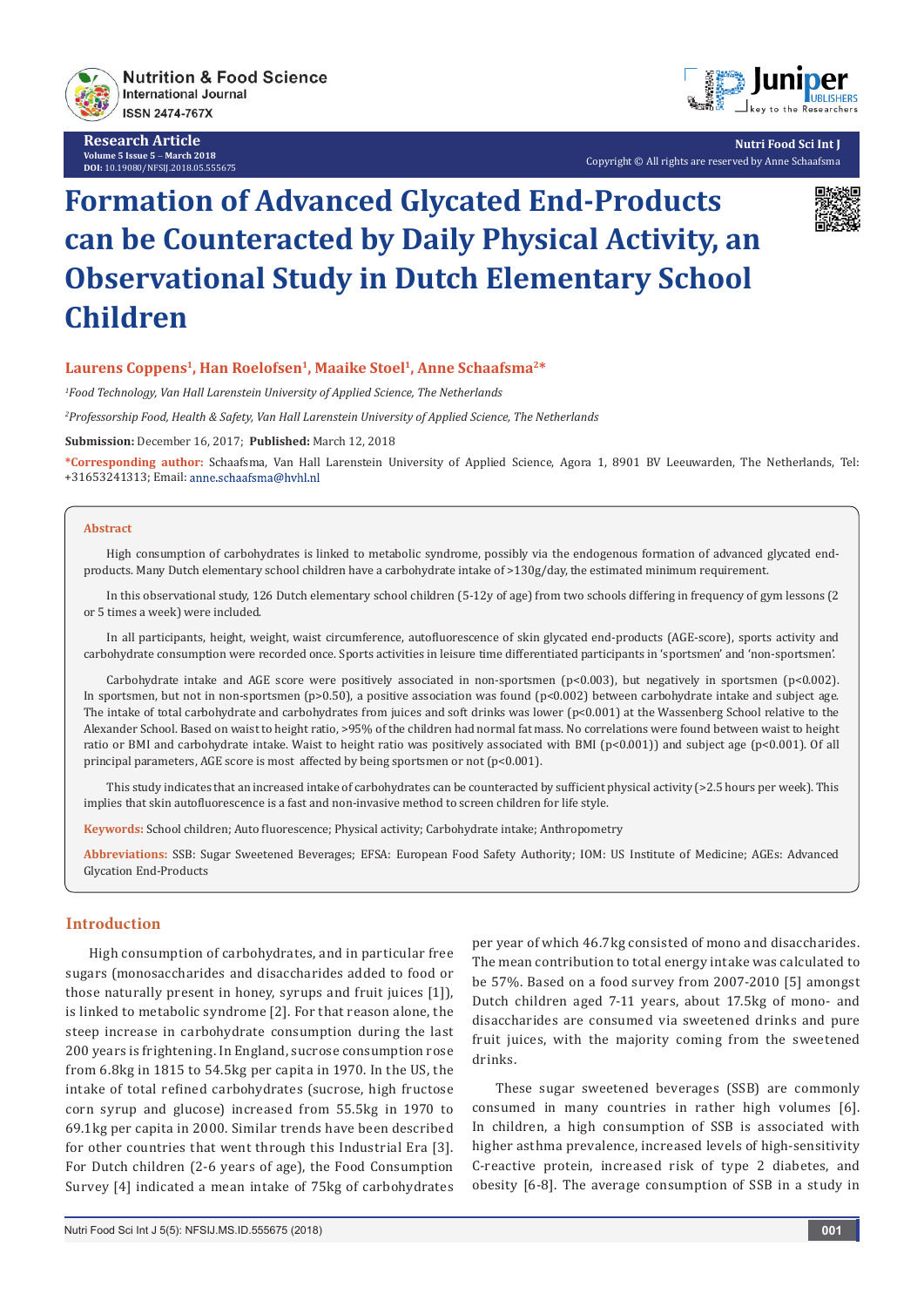Dutch school children (n=322, 3-7 years of age) was about 800ml per day according to the parents [9], and replacement of one SSB serving per school day over a period of 18 months with a non-caloric drink reduced weight gain by 1kg [10] as compared to the control group.

Dietary guidelines set by the European Food Safety Authority (EFSA) and US Institute of Medicine (IOM), suggest that no more than 20-25% of the total daily energy intake should come from added sugars (sucrose, fructose, glucose, starch hydrolysates, i.e. glucose syrup and high-fructose syrup, and other isolated sugar preparations used as such or added during food preparation and manufacturing) [11,12]. Thus, children 7-10 years of age with an average daily energy requirement of 2000kcal [13] are recommended to not consume more than 100-125g of these added sugars per day. This amount is also close to the estimated glucose requirement of the brain, 130g/day, which is considered to represent the minimum carbohydrate requirement for 97.5% of children from 1 year of age and onwards [11]. The latest WHO [1] recommendation limits the intake of free sugars (more detailed than added sugars) to only 5-10% of total daily calories (25-50g per day). In other words, overconsumption of carbohydrates beyond the minimum requirements, and in particular of added or free sugars, is apparent in The Netherlands.

High or increased carbohydrate intake results in increased blood glucose concentrations (glycemic index and load dependent) and the subsequent release of insulin. Long term (chronic) frequent increases in blood glucose concentrations induce insulin resistance being the primary cause for metabolic syndrome [3]. High blood glucose levels are also associated with increased non-enzymatic glycation of proteins finally leading to the advanced glycation end-products (AGEs). Formation of AGEs is accelerated by oxidative stress, and accumulation occurs in areas rich in extracellular matrix proteins, including the skin. Interaction of AGE with its cell receptor (RAGE) may stimulate inflammation and growth factor production that, among others, sustains the development of atherosclerotic plaques [14-16]. AGEs are also linked to degenerative diseases, including diabetes and Alzheimer, and may lead to serious microvascular complications [17,18].

Blood glucose is used as an energy source in muscles. Uptake of glucose by muscle tissue follows insulin and glycogen dependent routes [19,20]. Physical activity (glycogen depletion) is known to upregulate the plasma membrane glucose transporter GLUT4 protein in an insulin independent fashion. This leads to a higher uptake of glucose in the cell and in the longer term to an increase in insulin sensitivity [21,22]. Therefore, with increasing physical activity, the body should be able to cope with higher intakes of carbohydrates without stimulating AGE formation. In contrast, a sedentary lifestyle negatively affects mitochondrial activity and increases oxidative stress leading to AGE formation [23].

**002**

Therefore, the level of AGEs formation/accumulation can be used as a risk marker for the deleterious effects of hyperglycemia and oxidative stress. It has been found that AGEs in the skin, as measured by autofluorescence, are predictive for the progression of microvascular complications in type-1 diabetes patients, including children, and are positively correlated with glycated hemoglobin (HbA1c) [18]. In other words, skin AGEs might be a perfect non-invasive parameter to screen subjects for their glycation status and related risks, and correlates with N-carboxymethyl lysine and collagen fluorescence (328/378 nm and 370/440nm excitation/emission) as measured in skin biopsies [15,24]. Skin autofluorescence can be measured using a portable device (AGE Reader) that uses an excitation light source of 300-420nm (peak excitation ~350nm), in combination with spectrophotometric measurement (300-600nm) [24]. The read-out of the AGE Reader is referred to as the AGE score.

In the present study, the effects of carbohydrate intake and physical activity on autofluorescence (AGE-score) of the ventral site of the lower arm and on anthropometric parameters of fat mass were studied in Dutch school children (5-12y) recruited from two elementary schools. The schools differed in mean carbohydrate intake as well as in the level of daily physical activity. It is hypothesized that daily sports activity can counteract AGE formation, due to carbohydrate intake, in the skin of children.

#### **Material and Methods**

#### **Study design**

The present observational study was conducted in 126 Dutch elementary schoolchildren [5-12 y] from two different schools, one studied in autumn 2015 (Alexander School, n=61) and the other in autumn 2016 (Wassenberg School, n=65). Both schools are located in Leeuwarden, The Netherlands, with a comparable target population in terms of social economic status. For both schools, the same equipment and methodology were used and measurements were performed by the same researcher. Schools were different in total carbohydrate intake (lowest at the Wassenberg School) and frequency of gym classes (45 minutes each class; daily at the Wassenberg School versus twice weekly at the Alexander School).

No selection criteria were applied; however, non-Caucasian children could not be included in data evaluation as the Age Reader is not capable of measuring AGE in dark skin. Children 5-12y of age, received an informative letter for the parents as well as an informed consent form. When parents agreed on the participation of their child, the signed informed consent form was collected at school and the child was registered as a participant. From all registered participants, anthropometric data (height, weight, and waist circumference) were collected and skin AGE scores were measured. Information on sports activity and carbohydrate consumption was collected using a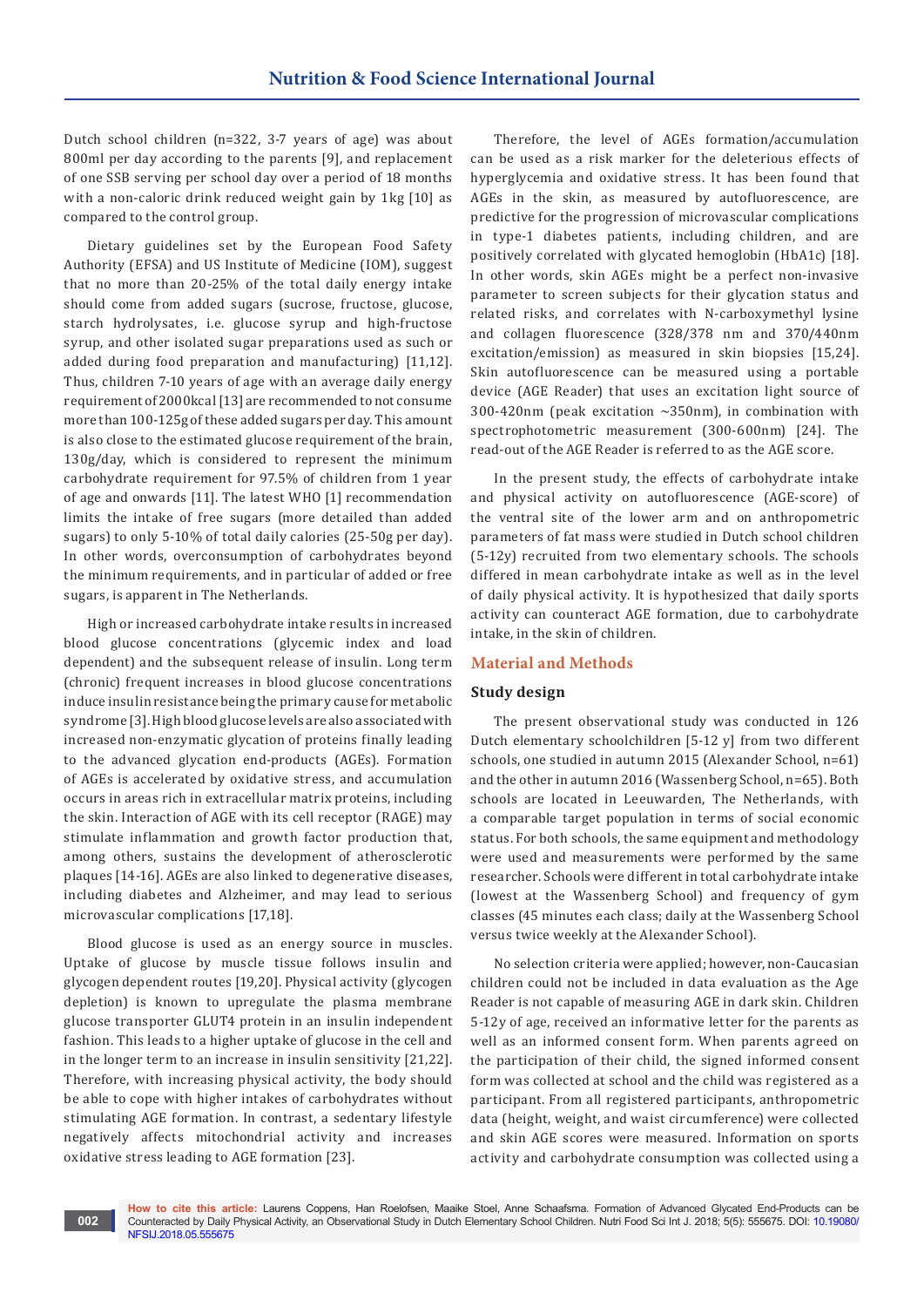questionnaire. The anthropometric data and AGE score were measured in a single session at a secluded location at school during regular school days. A questionnaire on food habits, carbohydrate intake and physical activity was filled out by the researcher at school in a face-to-face interview with the child. Parents were asked to fill out the questionnaire at home. Per child, it took about 20-30 minutes to complete the data collection. Based on the information on physical activity, those who were involved in sports activities outside of school were called 'sportsmen', whereas those who were exclusively subjected to sports activities during gym classes at school were referred to as 'non-sportsmen'.

As a pilot, a sub group of children ≥9 y of age at the Wassenberg School was asked to wear an Actiwatch (accelerometer) to obtain data on their sleep quality. Higher physical activity should lead to better sleep, measured as sleep efficiency.

This study was carried out in accordance with the Helsinki Declaration as revised in 2013 [25]. Registration in a publicly accessible database did not take place as this was an observational study.

#### **AGE-reader**

**003**

Skin autofluoresence as a parameter of skin AGEs was measured with the AGE Reader (DiagnOptics Technologies BV, Groningen, The Netherlands), a portable advanced spectrophotometer. The outcome of this measurement is called the AGE score. The AGE reader uses an excitation light source of 300-420nm and spectrophotometric (300-600nm) measurement of autofluoresence of skin AGEs [26] (up till the papillary region of the dermis) at the ventral site of the lower arm. The measurement is fully automated and only takes 30seconds [15]. However, if too much melanin is present in the skin, or the skin has imperfections, such as moles or eczema, the AGE-reader cannot perform an optimal scan due to excessive reflection. Thus, only light skinned children with healthy/clear skin can be evaluated. In the present study, the child was asked to sit down, roll up the right arm sleeve (if needed), and to remove any obstructive elements from the arm. To prevent a disturbance of ointments or body lotion, the skin was cleaned with a paper tissue and 70% ethanol, and airdried. In a fully relaxed position the ventral site of the right lower arm was placed on the scanning side of the AGE-reader. To compensate for the small width of the arms of the children and to prevent accidental light contamination, a black cloth was draped over the arm during measurements. Relaxed state was checked by making sure the child's hand was in a limb state and the body didn't appear to be in any kind of physical distress. The AGE-score was calculated by taking the average of three independent AGE-reader scans rounded to the nearest decimal.

#### **Anthropometric measurements**

Children were weighed on a non-medical grade scale in their casual clothing, but with the removal of heavy objects from their pockets and or heavy over clothing when possible. Weight was recorded to the nearest 100g. Standing height was obtained by measuring the child without shoes, using a cm tape measure attached vertically to the wall. Subjects stood on a flat surface with their heels, buttocks, upper back and head against the wall and with their arms hanging loosely by the side. To prevent misreading of height due to the child's hair, a hardcover atlas was gently placed on top of the head under a 90degree angle with the wall. Height was rounded to the nearest cm. Waist circumference was measured by using an auto retracting body measuring tape (Body Tape Measure, Gima S.p.A., Gessate (M), Italy). The tape was placed over the clothing around the thinnest part of the waist between the ribs and the hips, secured and retraced and the result rounded to the nearest 0.1cm. Waist to height ratio (cm/cm) and BMI (kg/ m2) were calculated. For classification, calculated BMIs and waist to height ratios were compared with the reference BMI values of Dutch children [27] and reference waist to height values as reported by Schneider et al. [28]. In this way, children were classified as severe underweight, underweight, healthy weight, overweight and severe overweight based on BMI, and extremely slim, healthy slim, healthy, overweight or very overweight based on waist to height ratio.

#### **Questionnaires**

Two questionnaires, a child and an adult (parents') version, for food intake, physical activity and sleep were designed for this study. Both questionnaires presented the same questions, but the language was adapted to the target group. Gathered information was based on a 7-day recall of the last week or an average week. Detailed questions on exercise and sleep were only asked at the Wassenberg School. At the Alexander group, only 'sports activity in leisure time' was recorded.

The nutrition part of the questionnaire focused on the consumption of carbohydrate rich in-between foods, drinks during the day, and main meals. A variety of drinks and foods were categorized and grouped by their caloric contents per 100g, vegetable spoon, or pieces. Drinks were grouped in: soda, fruit juice, lemonade, fortified milk drinks and milk. Subgroups were created when light or zero kcal options were available. Based on the carbohydrate rich components, main meals were grouped as potato, rice, pasta, brown rice and whole wheat pasta. Data was collected on how often a given starchy food was consumed in an average week and how many vegetable spoons were consumed of that starchy food. Bread meals were grouped as whole grain, white/brown bread and cereals. Candy and cookies were measured loosely and only by type due to very large variety of candy available and the unawareness of children and parents to indicate exact caloric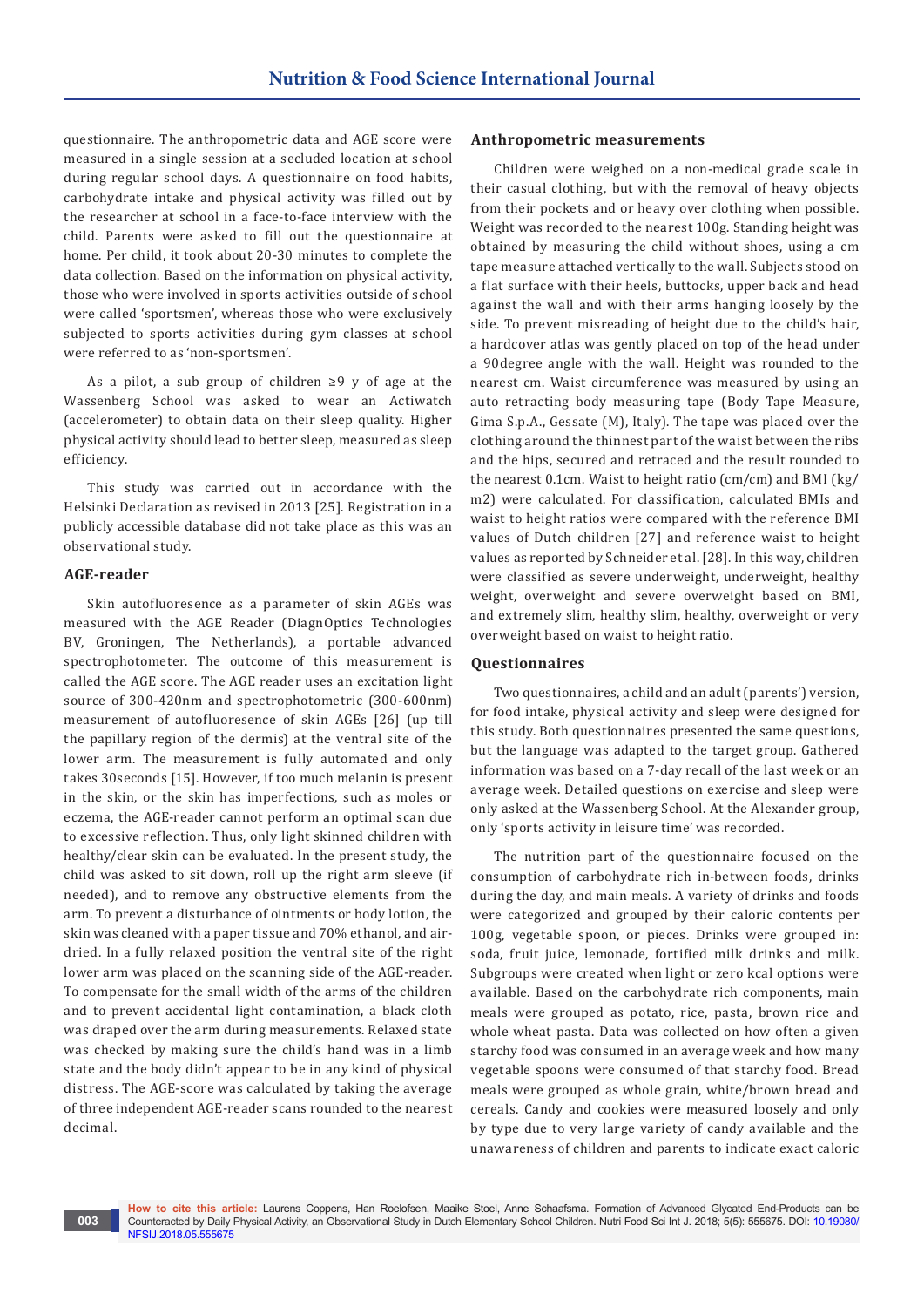contents and amounts given/eaten. The food questionnaire provided an estimate of the amount of carbohydrates consumed over 7days, in total, and from the different drink and food groups.

The exercise part of the questionnaire focused on the child's physical activities in leisure time and general level of activity during the day. A variety of the most common sports activities was presented in the questionnaire, including a blank space for any missed or unusual sports. Based on the average burned kcal per hour, the intensity level of sports activity was classified in 4 classes: 1= no/low activity (no sport or sitting sports), 2 = moderate activity (dancing, horseback riding, and ballet), 3 = active activity (soccer, aerobics, biking) and 4 = very active activity (basketball, hockey, swimming, athletics and self-defence sports). General physical activity was measured subjectively by asking about details on reading, watching TV, playing and intensity of playing, and free time cycling. As mentioned, at the Alexander school only sports in leisure time without any details on intensity or other daily activity was included. A positive answer on the 'sports in leisure' question was sufficient for allocation to the group 'sportsmen'.

The sleep part of the questionnaire provided general insight in sleep habits of the child, by asking how the child felt after waking up and the time it took to become mentally and physically awake. Only the parents were asked about the time it took the child to fall asleep and was used to estimate fatigue and regularity of bedtimes.

between 0.5 and 2.0G with a sensitivity of 0.025G. The device is waterproof to IPX7 standards and is modelled for ease of use and durability. Users of the device can not alter the settings or observe results registered by the device without a docking station, thus preventing them from falsifying or altering records. Children had to wear the watches for a full week and data was only processed if at least 3 uninterrupted, consecutive days were registered. When possible or necessary, the children were briefly interviewed regarding the results the day after retrieving the watches. Sleep quality was expressed as sleep efficiency [(total sleep time - time wake after sleep onset/total sleep time) \*100].

#### **Statistical Evaluation**

Changes in parameters between groups were evaluated using relevant parametric statistical tests, such as independent T-test, One-Way ANOVA. Correlations between different parameters were assessed by using parametric Pearson correlation test. Simple or multivariate linear regression was used to test the relationship between parameters. Relevant confounders used in multivariate linear regression were school, time (year), BMI, carbohydrate intake, gender, and being a sportsman or not.

Data evaluation was performed using SPSS (SPSS 18.0, IBM, New York, USA) and STATA (version 2, Stata Corporation, College Station, Texas, USA).

# **Results**

#### **Actiwatch**

**004**

Data on sleep quality was assessed in a sub-cohort of children by using an accelerometer (Philips Respironics, Actiwatch-2, and Murrysville, PA, USA). This is a watchsized solid-state "Piezo-electric" device capable of recording body movements by tracking fluctuations in G-force varying An overview of characteristics, parameters and outcomes per school and per category of sportsmen and non-sportsmen is presented in Table 1. A total of 126 children was evaluated; 65 (59 sportsmen and 6 non-sportsmen) from the Wassenberg school and 61 (26 sportsmen and 35 non-sportsmen) from the Alexander school.

**Table 1:** An overview of the several parameters in sportsmen and non-sportsmen (no leisure time sports activities), based on single measurements in an observational study in Dutch elementary schoolchildren from two different schools (Wassenberg School and Alexander School).

| Parameter                                           | <b>Wassenberg School</b> |                   |                  |         |                    | <b>Alexander School</b> |                  |              |
|-----------------------------------------------------|--------------------------|-------------------|------------------|---------|--------------------|-------------------------|------------------|--------------|
|                                                     | Sportsmen                | Non-<br>sportsmen | All children     | p-value | Sportsmen          | Non-<br>sportsmen       | All children     | p-value      |
| $N =$                                               | 59                       | 6                 | 65               |         | 26                 | 35                      | 61               |              |
| Subject age (y)                                     | $8.5 \pm 1.8c$           | $9.3 \pm 2.7$     | $8.6 \pm 1.9e$   | 0.331   | $9.5 \pm 1.4c$     | $9.2 \pm 1.4$           | $9.3 \pm 1.4e$   | 0.372        |
| Total<br>carbohydrates<br>(g/week)                  | $623 \pm 168a$           | $678 \pm 105d$    | $629 \pm 163a$   | 0.387   | $1140 \pm 221a$    | $1140+424d$             | $1140 \pm 349a$  | 0.997        |
| Carbohydrates<br>from juice-soft<br>drinks (g/week) | $136 + 75a$              | $93 + 41d$        | $132 + 73a$      | 0.259   | $554 \pm 178a$     | 530±246d                | 540±218a         | 0.671        |
| AGE-score                                           | $1.03 \pm 0.13c$         | $1.02 \pm 0.12e$  | $1.02 \pm 0.13$  | 0.946   | $0.95 \pm 1.4c$    | $1.11 \pm 0.10e$        | $1.04 \pm 0.13$  | $\mathbf{0}$ |
| Weight (kg)                                         | $31.9 \pm 6.9 b$         | $34.1 \pm 9.3$    | $32.1 \pm 7.1 b$ | 0.474   | $37.3 \pm 9.5$ b   | $35.4 \pm 9.8$          | $36.2 \pm 9.6 b$ | 0.443        |
| Height (cm)                                         | $139.1 \pm 13.1$         | $145.8 \pm 19.1$  | 139.8±13.7c      | 0.286   | $148.1 \pm 14.1$ b | $144.0 \pm 10.3$        | 145.8±12.1c      | 0.192        |
| Waist (cm)                                          | $59.7 \pm 3.4$ d         | $60.3 \pm 4.0$    | $59.8 \pm 3.5$ d | 0.76    | $63.6 \pm 5.9d$    | $62.8 \pm 9.5$          | $63.1 \pm 8.1$ d | 0.701        |
| Waist to Height<br>(cm/cm)                          | $0.43 \pm 0.04$          | $0.42 \pm 0.04$   | $0.43 \pm 0.04$  | 0.396   | $0.43 \pm 0.04$    | $0.44 \pm 0.06$         | $0.43 \pm 0.05$  | 0.751        |

**How to cite this article:** Laurens Coppens, Han Roelofsen, Maaike Stoel, Anne Schaafsma. Formation of Advanced Glycated End-Products can be Counteracted by Daily Physical Activity, an Observational Study in Dutch Elementary School Children. Nutri Food Sci Int J. 2018; 5(5): 555675. DOI: [10.19080/](http://dx.doi.org/10.19080/NFSIJ.2018.05.555675) [NFSIJ.2018.05.555675](http://dx.doi.org/10.19080/NFSIJ.2018.05.555675)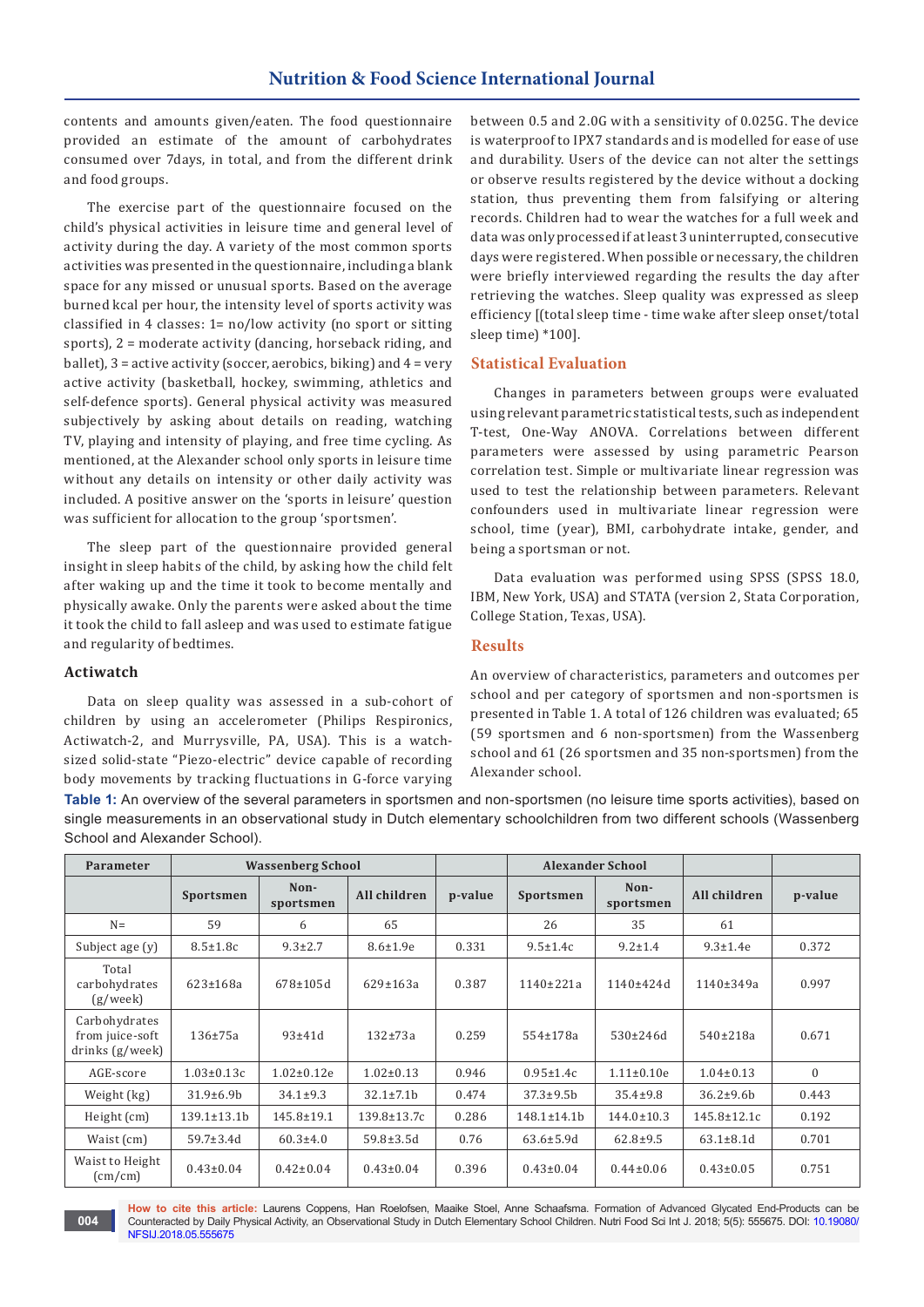# **Nutrition & Food Science International Journal**

| Extremely slim<br>(%)        | $\overline{0}$             | $\mathbf{0}$              | $\mathbf{0}$   |       | 3.85           | 5.71           | 4.92           |       |
|------------------------------|----------------------------|---------------------------|----------------|-------|----------------|----------------|----------------|-------|
| Healthy slim (%)             | 76.27                      | 83.33                     | 76.92          |       | 65.38          | 65.71          | 65.57          |       |
| Healthy $(\% )$              | 20.34                      | 16.67                     | 20             |       | 30.77          | 20             | 24.59          |       |
| Overweight (%)               | 3.39                       | $\mathbf{0}$              | 3.08           |       | $\mathbf{0}$   | 8.57           | 4.92           |       |
| Very overweight<br>(%)       | $\boldsymbol{0}$           | $\boldsymbol{0}$          | $\mathbf{0}$   |       | $\mathbf{0}$   | $\mathbf{0}$   | $\mathbf{0}$   |       |
| BMI                          | $16.3 \pm 2.0$             | $15.8 \pm 1.0$            | $16.3 \pm 1.9$ | 0.549 | $16.8 \pm 2.1$ | $16.8 \pm 2.9$ | $16.8 \pm 2.6$ | 0.936 |
| Severe<br>underweight<br>(%) | 1.69                       | $\mathbf{0}$              | 1.54           |       | $\mathbf{0}$   | $\mathbf{0}$   | $\mathbf{0}$   |       |
| Underweight<br>(%)           | 3.39                       | $\boldsymbol{0}$          | 3.08           |       | 3.85           | $\mathbf{0}$   | 1.64           |       |
| Healthy $(\%)$               | 76.27                      | 100                       | 78.46          |       | 84.62          | 82.86          | 83.61          |       |
| Overweight (%)               | 16.95                      | $\mathbf{0}$              | 15.38          |       | 11.54          | 14.29          | 13.11          |       |
| Obese $(\%)$                 | 1.69                       | $\mathbf{0}$              | 1.54           |       | $\mathbf{0}$   | 2.86           | 1.64           |       |
| Sleep efficiency<br>(%)      | $96.9 \pm 1.5$<br>$(n=17)$ | $93.3 \pm 5.0$<br>$(n=5)$ | $96.1 \pm 3.0$ | 0.187 |                |                |                |       |
| Sleep hours                  | $9.0 \pm 0.6$<br>$(n=17)$  | $8.7\pm0.6$ (n=5)         | $9.0 \pm 0.6$  | 0.274 |                |                |                |       |

Data are expressed as Mean ± SD.

Significant differences between sportsmen and non-sportsmen per school are indicated in a separate column in the table. Significant differences between schools, as well as between sportsmen and non-sportsmen sub-categories, are indicated by the same letter: a: p<0.001; b: p<0.01; c: p<0.02; d: p<0.006; e: p<0.05

BMI cut-off values for children 5-12 y are derived from the Dutch national growth diagrams [27].

Waist to height ratio classifications for children (0-15 y) are derived from Schneider et al. [28]: extremely slim (<0.35), healthy slim (0.35-0.40), healthy (0.46-0.51), overweight (0.52-0.63), and very overweight (>0.63).

For the Wassenberg School, activity score for nonsportsmen was zero since this score is based on leisure time sports activities only. The activity score is also not available for the Alexander School since only sports in leisure time and not the intensity was monitored. Sportsmen from the Wassenberg School were younger, lighter and shorter than sportsmen from the Alexander school. The absolute weekly total carbohydrate intake as well as carbohydrate intake from juices and soft drinks was lower (p<0.001) in children from the Wassenberg School as compared to those from the Alexander School (Table 1).

#### **Age score**

**005**

The mean AGE-score was significantly higher in nonsportsmen than in sportsmen at the Alexander School. In contrast, this difference did not exist at the Wassenberg School. Between schools, the mean AGE score of sportsmen was higher at the Wassenberg School than at the Alexander School, whereas this score was lower in the non-sportsmen from the Wassenberg School relative to the non-sportsmen from the Alexander school (Table 1).

## **Total carbohydrate intake versus AGE score**

Without distinction between sportsmen and nonsportsmen, no association is observed between the amount of carbohydrates consumed per week and AGE score (p>0.10). However, when data are split into sportsmen and nonsportsmen (Figure 1), a positive association exists between carbohydrate intake per week and AGE score for the nonsportsmen (p<0.003), in contrast to a negative association for sportsmen (p<0.002). Moreover, there is a significant difference between sportsmen and non-sportsmen regarding the effect of carbohydrate intake on AGE score (p<0.001). This is also reflected in the absolute difference in AGE score between both groups (p<0.008), with higher AGE score levels in non-sportsmen as compared to sportsmen.



**Figure 1:** Total carbohydrate intake (g/week) and AGE-score as determined via skin autofluorescence in the skin at the ventral site of the lower right arm of children. Comparison was made between children with (sportsmen) or without (non-sportsmen) sports activities in leisure time. For non-sportsmen, a positive association between AGE score and carbohydrate intake per week (p<0.003) is apparent, whereas a negative association (p<0.002) exists for sportsmen. The difference in this association between sportsmen and non-sportsmen is significant (p<0.001).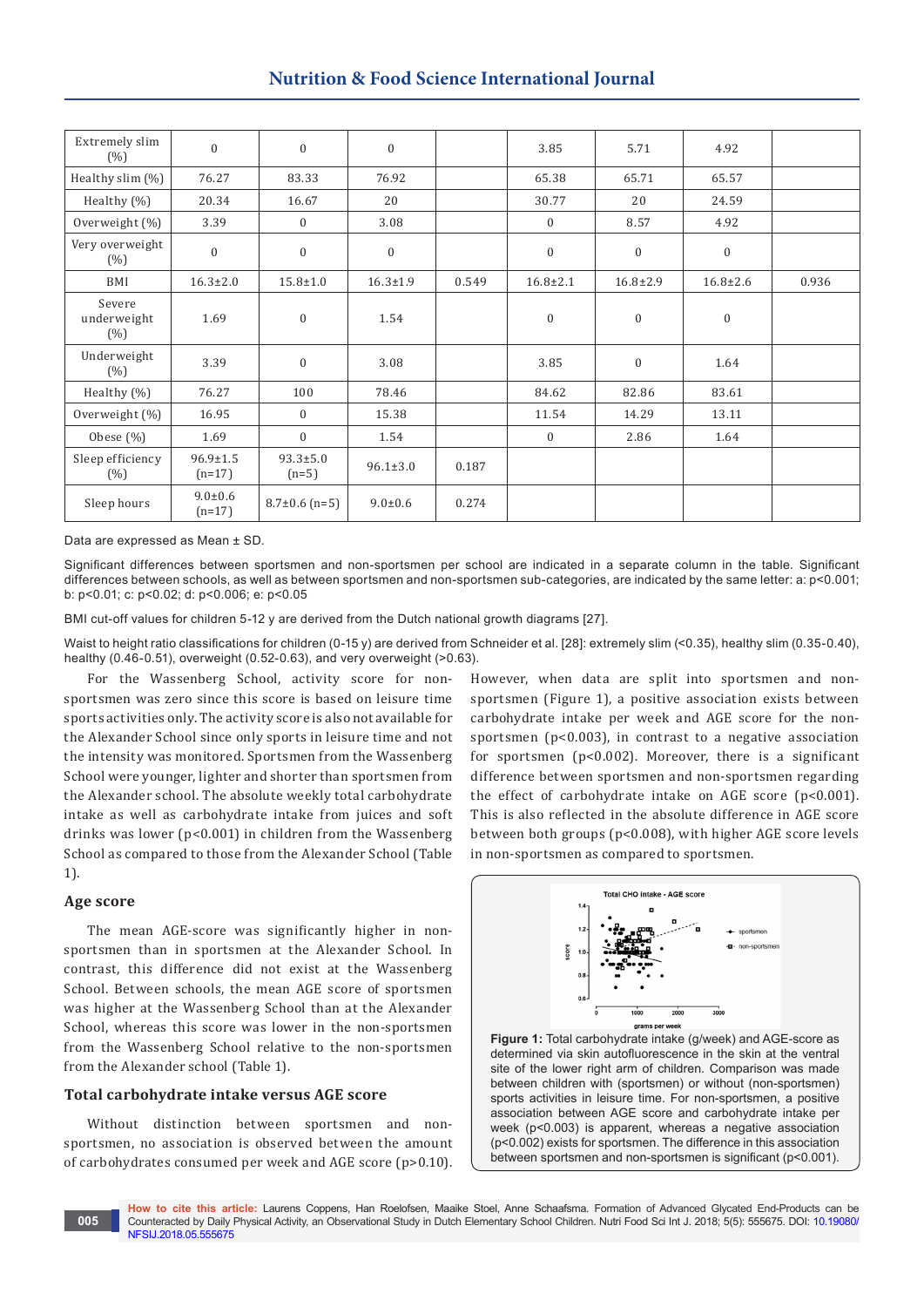#### **Subject age versus AGE score**

Without distinction between sportsmen and nonsportsmen, no association (p>0.99) exists between subject age and AGE score. However, a significant difference was observed when comparing sportsmen and non-sportsmen (p<0.001, Figure 2). Thus, in sportsmen, higher age was correlated with lower AGE scores, whereas the opposite was true for nonsportsmen. Separate associations (subject age of sportsmen and non-sportsmen with AGE score) did not yield significance  $(p>0.30)$ .



#### **Carbohydrate intake versus waist to height and BMI**

Classification based on the waist to height ratio (fat mass indicator) shows that children from the Wassenberg School and Alexander School appear to be healthy, meaning >95% had a normal fat mass or were even slim (Table 1). Although carbohydrate intake by sportsmen and non-sportsmen from the Alexander School was significantly higher relative to the Wassenberg School, no correlation was found between the waist to height ratio and carbohydrate intake in any of the groups. Also, no differences existed in mean waist to height ratio between the sportsmen and non-sportsmen of either school (Table 1). Waist to height ratio was positively associated with BMI (p<0.001, the higher the BMI the higher the waistto height ratio), and inversely associated with subject age (p<0.001, the higher the age the lower the waist-to height ratio).

With regard to BMI, no associations were found with total carbohydrate intake (p>0.10). The same is true when a distinction is made between sportsmen and non-sportsmen. A significant association was observed between BMI and subject age (p<0.003), the older the subject the higher the BMI.

#### **Carbohydrate intake and subject age**

Overall, a positive association exists between total carbohydrate intake and subject age (p<0.004), but when

groups were studied seperately, this linear association was only observed in sportsmen (p<0.002), not in non-sportsmen (p>0.50). Both groups are significantly different from each other with regard to this association  $(p<0.01)$ .

#### **Activity score versus sleep efficiency**

In this sub group, limited in number and only derived from the Wassenberg School, as well as for the sportsmen separately, no association was found between the activity score and sleep efficiency (p>0.45). Overall, sleep efficiency was high: 96.1±3.0%. Age of children was inversely related to sleep efficiency (p<0.04).

#### **Parameter with the strongest impact on AGE-score**

When evaluating every principal parameter in one model, AGE score in particular relies on being a sportsman or not (Figure 3). In those with sports activities in leisure time the AGE score is significantly (p<0.001) lower than without these sports activities. No additional impact was found for school, total carbohydrate intake, BMI, gender and age.



#### **Discussion**

In the present study, skin autofluorescence (AGE score) was measured in Dutch school children (age 5-12y) from two elementary schools. Children from these schools differed in mean intake of total carbohydrates per week and in the number of gym classes taken at school, 5 versus 2 times a week. Based on leisure time sports activities, the children were classified as 'sportsmen' or 'non-sportsmen'. Despite several differences between schools, the study clearly shows that the impact of daily physical activity on AGE score is significant. Daily physical activity also determines the difference in the relation between waist to height ratio and body weight, and between subject age and AGE score. Surprisingly, total carbohydrate intake as only related with the AGE score for the non-sportsmen.

#### **AGE score, carbohydrate intake and physical activity**

The formation of glycated proteins, lipids and nucleic acids (AGEs) is stimulated by hyperglycaemia and oxidative stress

**How to cite this article:** Laurens Coppens, Han Roelofsen, Maaike Stoel, Anne Schaafsma. Formation of Advanced Glycated End-Products can be Counteracted by Daily Physical Activity, an Observational Study in Dutch Elementary School Children. Nutri Food Sci Int J. 2018; 5(5): 555675. DOI: [10.19080/](http://dx.doi.org/10.19080/NFSIJ.2018.05.555675) [NFSIJ.2018.05.555675](http://dx.doi.org/10.19080/NFSIJ.2018.05.555675) **006**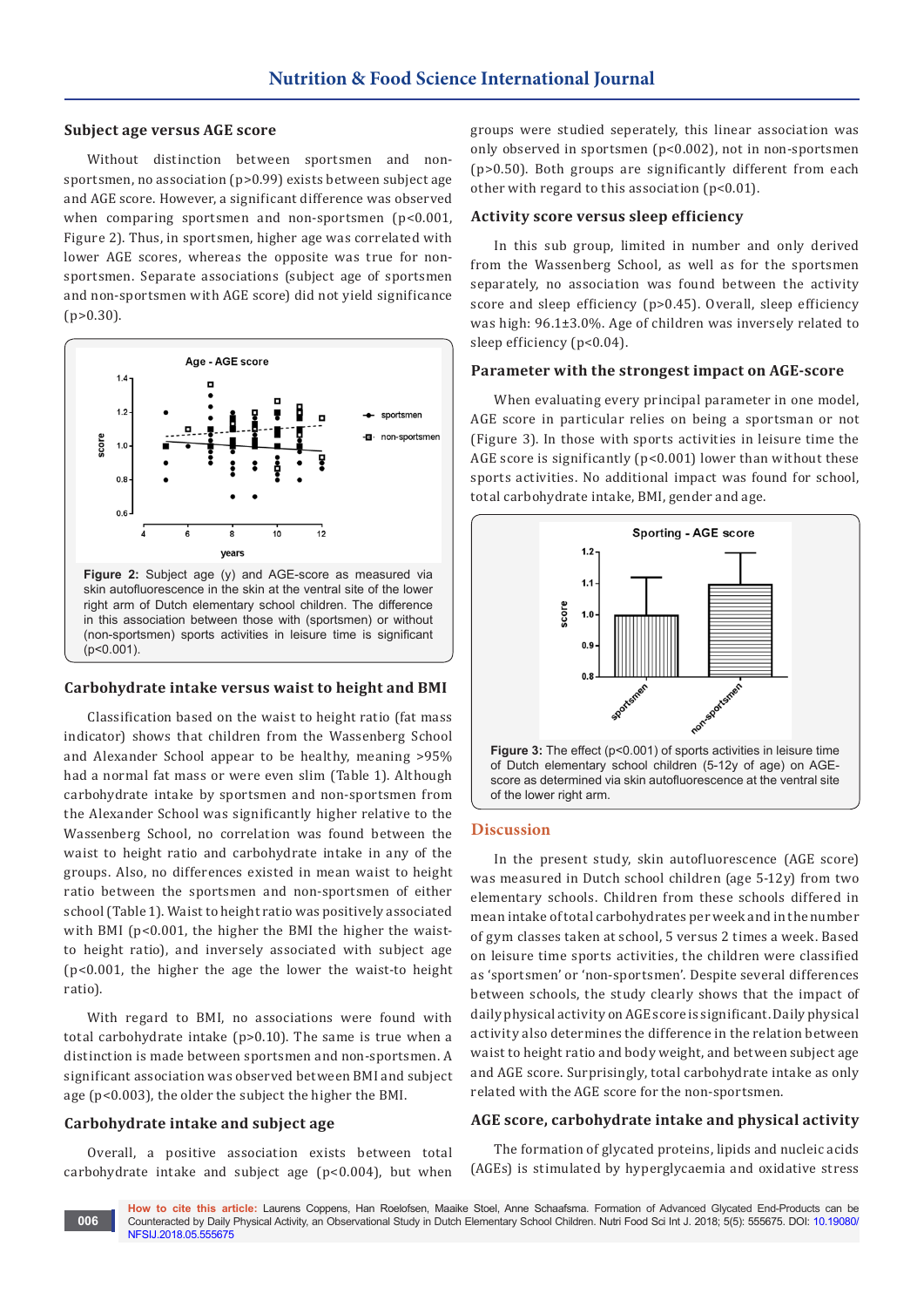[29]. Nevertheless, an increase in skin AGEs is considered as a normal feature of ageing and has been translated into a reference line for the ages of 0 to 80y, (n=231) based on subjects from an outpatient clinic for pre-surgery screening. Most participants were adults, with the number of included infants and children being very low [30]. Based on these reference values, the skin AGE score is used to check lifestyle of adult diabetic patients and to identify an increased risk of cardiovascular diseases in vulnerable target groups. Furthermore, the AGE score is associated with metabolic syndrome and its individual components [29]. Since this method is non-invasive and fast, it might be an excellent way to screen populations on lifestyle and related risks or benefits. In the present study, we investigated whether the assumed high intake of carbohydrates by Dutch elementary school children was reflected by an increased AGE score, and whether physical activity could play a protective role.

The difference in total carbohydrate intake (as well as carbohydrates from juices and soft drinks) between the two schools was substantial. At the Wassenberg School mean total carbohydrate intake (90g/day) was below the IOM recommended standard (130g/day). The mean intake of carbohydrates from juices and soft drinks (19g/week) at this school was less than half the intake (48g/day) as found in a Dutch food survey from 2007-2010 [5] amongst children aged 7-11y, and even lower than the recommended limit of the WHO for added sugars (25-50g/day). In contrast, on average, total carbohydrate intake (162.8g/day) at the Alexander School exceeds the IOM recommendation, whereas the intake of carbohydrates from juices and soft drinks (77g/day) was well above the WHO limit and close to four times higher as compared to the Wassenberg School. Despite these significant differences, carbohydrate consumption did not translate into a clear association with the AGE score for the total group, indicating other parameters might be more important.

Physical activity is known to improve insulin sensitivity in diabetic patients by stimulating glucose uptake (and use) in muscles via an insulin receptor independent route [19-22]. In the present study, children were divided in sportsmen and non-sportsmen based on sports activities in leisure time. Of note, children from the Wassenberg School had gym classes daily as compared to 'only' 2 classes per week at the Alexander School; at both schools each class lasted roughly 45minutes. Interestingly, only in non-sportsmen a positive association between AGE score and carbohydrate intake per week was observed. In other words, additional sports activities prevent this positive association. Concomitantly, this implies that 'only' 90 minutes of gym at school (most non-sportsmen were located at the Alexander school) is not sufficient to counteract a higher intake of carbohydrates. Since the AGE score between sportsmen and non-sportsmen at the Wassenberg School was not different, 5x45 minutes of gym seems to be sufficient. Considering all known confounders (school, time [year], BMI,

carbohydrate intake, gender, and being sportsman or nonsportsman), additional sports activities were the strongest predictor for a lower AGE score. With regard to the required duration of an effective physical activity (gym classes + sports in leisure time), the present study indicates that 2.5 hours (90min of gym classes and 1h of leisure time sports for sportsmen at the Alexander School) per week can be considered as minimally desired.

#### **Body composition**

An increase in BMI would be expected when carbohydrate intake is above recommendations. However, in this study no such association was found despite the wide range in carbohydrate consumption. BMI did increase with age, which is in line with the expectations for this target group. It is of interest to see a difference in classification of 'healthy or normal body composition' based on BMI or waist-to-height ratio (Table 1). Based on BMI, about 85% of children at both schools are considered to have healthy weight-length proportions, whereas based on the waist-to-height ratio, >95% of the children are considered to be healthy.

#### **Sleep**

In the small group (n=22) of subjects (all from the Wassenberg School) involved in the Actiwatch sub-study, no association was found between physical activity (activity score) and sleep efficiency. The expectation was that being more active throughout the week would result in a better sleep, which would be an additional benefit of increased physical activity. Noteworthy, typical sleep efficiency in school aged children should be >95% [31], which means that the majority of the participants (sleep efficiency for the whole group being 96.1±3.0%) in this sub study can be qualified as good sleepers, and therefore further improvement might be difficult.

#### **Weaknesses of this study**

The weaknesses of this study were the unexpected low number of non-sportsmen at the Wassenberg School, the daily gym classes at the Wassenberg School as compared to two gym classes weekly at the Alexander School, and the fact that the measurements were performed one year apart from each other, but fortunately in the same season and performed by the same researcher using the same equipment. Although based on these differences school could represent an important confounder, school had no impact on the AGE score.

#### **Conclusion**

To prevent or at least limit a high intake of added carbohydrates is a well-accepted strategy to improve health. However, the present observational study in Dutch elementary school children indicates that increased intake of carbohydrates (>130g/day) can be counteracted by sufficient physical activity (indicated >2.5 hours per week), at least based on skin autofluorescence. Furthermore, our findings reveal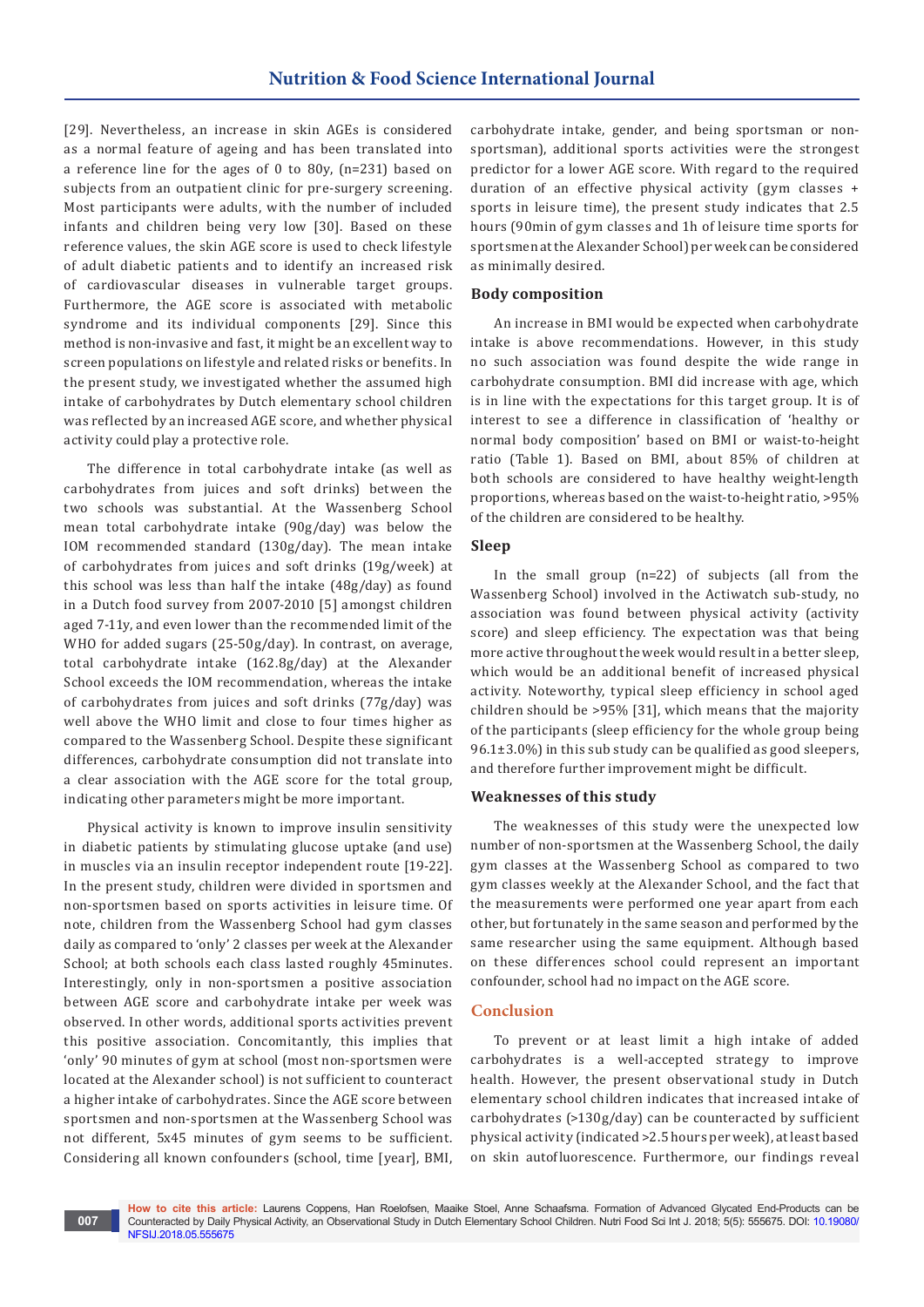that measuring skin autofluorescence is a fast and non-invasive method to screen populations, including school children, for life style, and that it represents a useful tool to monitor 'health certified schools'. The outcome of this observational study would benefit from confirmation by an intervention study with physical activity as the active parameter.

#### **Acknowledgement**

The authors like to thank the school children and schools for participation in the study and providing time and space for measurements. The help of Wim Calame from Statistical B.V., The Netherlands, in the statistical analysis was greatly appreciated. We also like to thank Science Impact, Winnipeg, Canada, for reviewing grammar, readability and scientific content.

#### **References**

- 1. World Health Organization (2015) Guideline: Sugars intake for adults and children. WHO press, Geneva, Switzerland, pp. 1-20.
- 2. [Te Morenga LA, Howatson AJ, Jones RM, Mann J \(2014\) Dietary sugars](https://www.ncbi.nlm.nih.gov/pubmed/24808490)  [and cardiometabolic risk: systematic review and meta-analyses of](https://www.ncbi.nlm.nih.gov/pubmed/24808490)  [randomized controlled trials of the effects on blood pressure and](https://www.ncbi.nlm.nih.gov/pubmed/24808490)  [lipids. Am J Clin Nutr 100\(1\): 65-79.](https://www.ncbi.nlm.nih.gov/pubmed/24808490)
- 3. [Cordain L, Boyd Eaton S, Sebastian A, Mann N, Lindeberg S, et al.](https://www.ncbi.nlm.nih.gov/pubmed/15699220)  [\(2005\) Origins and evolution of the Western diet: health implications](https://www.ncbi.nlm.nih.gov/pubmed/15699220)  [for the 21st century. Am J Clin Nutr 81\(2\): 341-354.](https://www.ncbi.nlm.nih.gov/pubmed/15699220)
- 4. Ocke MC, van Rossum CTM, Fransen HP, Buurma EM, de Boer EJ, et al. (2008) Dutch National Food Consumption Survey-Young Children 2005/2006, National Institute for Public Health and the Environment, Bilthoven, The Netherlands, pp. 20-40.
- 5. Van Rossum CTM, Fransen HP, Verkaik-Kloosterman J, Buurma-Rethans EJM, Ocke MC (2011) Dutch National Food Consumption Survey 2007-2010: Diet of children and adults aged 7 to 69 years. National Institute for Public Health and the Environment, Bilthoven, The Netherlands, pp. 54-56
- 6. [Aeberli I, Gerber PA, Hochulli M, Kohler S, Haile SR, et al. \(2011\) Low](https://www.ncbi.nlm.nih.gov/pubmed/21677052)  [to moderate sugar-sweetened beverage consumption impairs glucose](https://www.ncbi.nlm.nih.gov/pubmed/21677052)  [and lipid metabolism and promotes inflammation in healthy young](https://www.ncbi.nlm.nih.gov/pubmed/21677052)  [men: a randomized controlled trial. Am J Clin Nutr 94\(2\): 479-485.](https://www.ncbi.nlm.nih.gov/pubmed/21677052)
- 7. [Berentzen NE, van Stokkom VL, Gehring U, Koppelman GH, Schaap LA,](https://www.ncbi.nlm.nih.gov/pubmed/25117998)  [et al. \(2015\) Associations of sugar-containing beverages with asthma](https://www.ncbi.nlm.nih.gov/pubmed/25117998)  [prevalence in 11-year-old children: the PIAMA birth cohort. Eur J Clin](https://www.ncbi.nlm.nih.gov/pubmed/25117998)  [Nutr 69\(3\): 303-308.](https://www.ncbi.nlm.nih.gov/pubmed/25117998)
- 8. [Greenwood DC, Threapleton DE, Evans CEL, Cleghorn CL, Nykjaer C,](https://www.ncbi.nlm.nih.gov/pubmed/24932880)  [et al. \(2014\) Association between sugar-sweetened and artificially](https://www.ncbi.nlm.nih.gov/pubmed/24932880)  [sweetened soft drinks and type 2 diabetes: systematic review and](https://www.ncbi.nlm.nih.gov/pubmed/24932880)  [dose-response meta-analysis of prospective studies. Br J Nutr 112\(5\):](https://www.ncbi.nlm.nih.gov/pubmed/24932880)  [725-734.](https://www.ncbi.nlm.nih.gov/pubmed/24932880)
- 9. [Van de Gaar VM, Jansen W, van Grieken A, Borsboom G, Kremers S, et](https://ijbnpa.biomedcentral.com/articles/10.1186/s12966-014-0098-8)  [al. \(2014\) Effects of an intervention aimed at reducing the intake of](https://ijbnpa.biomedcentral.com/articles/10.1186/s12966-014-0098-8)  [sugar-sweetened beverages in primary school children: a controlled](https://ijbnpa.biomedcentral.com/articles/10.1186/s12966-014-0098-8)  [trial. Int J Behav Nutr Phys Act 11: 98.](https://ijbnpa.biomedcentral.com/articles/10.1186/s12966-014-0098-8)
- 10. [De Ruyter JC, Olthof MR, Seidell JC, Katan MB \(2012\) A Trial of Sugar](http://www.nejm.org/doi/full/10.1056/NEJMoa1203034)[free or Sugar-Sweetened Beverages and Body Weight in Children. N](http://www.nejm.org/doi/full/10.1056/NEJMoa1203034)  [Engl J Med 367\(15\): 1397-1406.](http://www.nejm.org/doi/full/10.1056/NEJMoa1203034)
- 11. Institute of Medicine (2005) Dietary Reference Intakes for Energy, Carbohydrate, Fiber, Fat, Fatty Acids, Cholesterol, Protein, and Amino Acids, (1<sup>st</sup> edn). National Academies Press, Washington, DC, USA, pp. 265-338.
- 12. [EFSA \(2010\) European dietary reference values for nutrient intakes.](http://www.efsa.europa.eu/en/press/news/nda100326)
- 13. National Research Council (1989) Energy. In: Subcommittee on the Tenth Edition of the RDAs (eds), Recommended Dietary Allowances (10th edn), National Academies Press, Washington, DC, USA, pp. 24-38.
- 14. [Gupta A, Uribarri J \(2016\) Dietary advanced glycation end-products](https://www.ncbi.nlm.nih.gov/pubmed/27008270)  [and their potential role in cardiometabolic disease in children. Horm](https://www.ncbi.nlm.nih.gov/pubmed/27008270)  [Res Paediatr 85\(5\): 291-300.](https://www.ncbi.nlm.nih.gov/pubmed/27008270)
- 15. [Den Hollander NC, Mulder DJ, Graaff MR, Thorpe SR, Baynes JW,](https://www.ncbi.nlm.nih.gov/pubmed/17570077)  [et al. \(2007\) Advanced glycation end-products and the absence of](https://www.ncbi.nlm.nih.gov/pubmed/17570077)  [premature atherosclerosis in glycogen storage disease Ia. J Inherit](https://www.ncbi.nlm.nih.gov/pubmed/17570077)  [Metabol Dis 30\(6\): 916-923.](https://www.ncbi.nlm.nih.gov/pubmed/17570077)
- 16. [Thorpe SR, Baynes JW \(2003\) Maillard reaction products in tissue](https://www.ncbi.nlm.nih.gov/pubmed/14661090)  [proteins: new products and new perspectives. Amino Acids 25\(3-4\):](https://www.ncbi.nlm.nih.gov/pubmed/14661090)  [275–281.](https://www.ncbi.nlm.nih.gov/pubmed/14661090)
- 17. [Hempe JM, McGehee AM, Chalew SA \(2013\) Two-dimensional analysis](https://www.ncbi.nlm.nih.gov/pubmed/23877007)  [of glycated haemoglobin heterogeneity in pediatric type 1 diabetes](https://www.ncbi.nlm.nih.gov/pubmed/23877007)  [patients. Anal Biochem 442\(2\): 206-212.](https://www.ncbi.nlm.nih.gov/pubmed/23877007)
- 18. [Felipe DL, Hempe JM, Liu S, Matter N, Maynard J, et al. \(2011\) Skin](https://www.ncbi.nlm.nih.gov/pubmed/21636794/)  [intrinsic fluorescence is associated with haemoglobin A1c and](https://www.ncbi.nlm.nih.gov/pubmed/21636794/)  [haemoglobin glycation index but not mean blood glucose in children](https://www.ncbi.nlm.nih.gov/pubmed/21636794/)  [with type 1 diabetes. Diabetes Care 34\(8\): 1816-1820.](https://www.ncbi.nlm.nih.gov/pubmed/21636794/)
- 19. Berg JM, Tymoczko JLT, Stryer L (2006) Biochemistry (6<sup>th</sup> edn) WH Freeman, New York, USA, pp. 1025.
- 20. [Roden M, Price TB, Perseghin G, Petersen KF, Rothman DL, et al. \(1996\)](https://www.ncbi.nlm.nih.gov/pubmed/8675698/)  [Mechanism of free fatty acid-induced insulin resistance in humans. J](https://www.ncbi.nlm.nih.gov/pubmed/8675698/)  [Clin Invest 97\(12\): 2859-2865.](https://www.ncbi.nlm.nih.gov/pubmed/8675698/)
- 21. [Balkau B, Mhamdi L, Oppert J, Nolan J, Golay A, et al. \(2008\) Physical](https://www.ncbi.nlm.nih.gov/pubmed/18591396)  [activity and insulin sensitivity, the RISC study. Diabetes 57\(10\): 2613-](https://www.ncbi.nlm.nih.gov/pubmed/18591396) [2618.](https://www.ncbi.nlm.nih.gov/pubmed/18591396)
- 22. [Borghouts LB, Keizer HA \(2000\) Exercise and insulin sensitivity: A](https://www.ncbi.nlm.nih.gov/pubmed/10683091)  [review. Int J Sports Med 21\(1\): 1-12.](https://www.ncbi.nlm.nih.gov/pubmed/10683091)
- 23. [Ottum MS, Mistry AM \(2015\) Advanced glycation end-products:](https://www.ncbi.nlm.nih.gov/pubmed/26236094)  [modifiable environmental factors profoundly mediate insulin](https://www.ncbi.nlm.nih.gov/pubmed/26236094)  [resistance. J Clin Biochem Nutr 57\(1\): 1-12.](https://www.ncbi.nlm.nih.gov/pubmed/26236094)
- 24. [Meerwaldt R, Graaff R, Oomen PHN, Links TP, Jager JJ, et al. \(2004\)](https://www.ncbi.nlm.nih.gov/pubmed/15243705)  [Simple non-invasive assessment of advanced glycation endproduct](https://www.ncbi.nlm.nih.gov/pubmed/15243705)  [accumulation. Diabetologia 47\(7\): 1324-1330.](https://www.ncbi.nlm.nih.gov/pubmed/15243705)
- 25. [World Medical Association \(2013\) Declaration of Helsinki: ethical](https://www.ncbi.nlm.nih.gov/pubmed/24141714)  [principles for medical research involving human subjects. J Am Med](https://www.ncbi.nlm.nih.gov/pubmed/24141714)  [Ass 310\(20\): 2191-2194.](https://www.ncbi.nlm.nih.gov/pubmed/24141714)
- 26. [Lutgers HL, Graaff R, Links TP, Ubink-Veltmaat LJ, Bilo HJ, et al. \(2006\)](https://www.ncbi.nlm.nih.gov/pubmed/17130200)  [Skin autofluorescence as a noninvasive marker of vascular damage in](https://www.ncbi.nlm.nih.gov/pubmed/17130200)  [patients with type 2 diabetes. Diabetes Care 29\(12\): 2654-2659.](https://www.ncbi.nlm.nih.gov/pubmed/17130200)
- 27. Talma H, Schonbeck Y, Bakker B, Hirasing RA, van Buuren S (2011) Groeidiagrammen 2010,  TNO Kwaliteit van Leven, Leiden, The Netherlands.
- 28. [Schneider HJ, Friedrich N, Klotsche J, Pieper L, Nauck M, et al. \(2010\)](https://www.ncbi.nlm.nih.gov/pubmed/20130075)  [The predictive value of different measures of obesity for incident](https://www.ncbi.nlm.nih.gov/pubmed/20130075)  [cardiovascular events and mortality. J Clin Endocrinol Metab 95\(4\):](https://www.ncbi.nlm.nih.gov/pubmed/20130075)  [1777-1785.](https://www.ncbi.nlm.nih.gov/pubmed/20130075)
- 29. [Van Waateringe RP, Slagter SN, Van Beek AP, Van der Klauw MM,](https://www.ncbi.nlm.nih.gov/pubmed/28572855)  [Van Vliet-Ostaptchouk JV, et al. \(2017\) Skin autofluorescence, a non](https://www.ncbi.nlm.nih.gov/pubmed/28572855)[invasive biomarker for advanced glycated end-products, is associated](https://www.ncbi.nlm.nih.gov/pubmed/28572855)  [with the metabolic syndrome and its individual components. Diabet](https://www.ncbi.nlm.nih.gov/pubmed/28572855)  [Metab Syndr 9: 42.](https://www.ncbi.nlm.nih.gov/pubmed/28572855)
- 30. [Koetsier M, Lutgers HL, de Jonge C, Links TP, Smit AJ, et al. \(2010\)](https://www.ncbi.nlm.nih.gov/pubmed/20388050)  [Reference Values of Skin Autofluorescence. Diabetes Technol Ther](https://www.ncbi.nlm.nih.gov/pubmed/20388050)  [12\(5\): 39-403.](https://www.ncbi.nlm.nih.gov/pubmed/20388050)

**How to cite this article:** Laurens Coppens, Han Roelofsen, Maaike Stoel, Anne Schaafsma. Formation of Advanced Glycated End-Products can be Counteracted by Daily Physical Activity, an Observational Study in Dutch Elementary School Children. Nutri Food Sci Int J. 2018; 5(5): 555675. DOI: [10.19080/](http://dx.doi.org/10.19080/NFSIJ.2018.05.555675) [NFSIJ.2018.05.555675](http://dx.doi.org/10.19080/NFSIJ.2018.05.555675) **008**